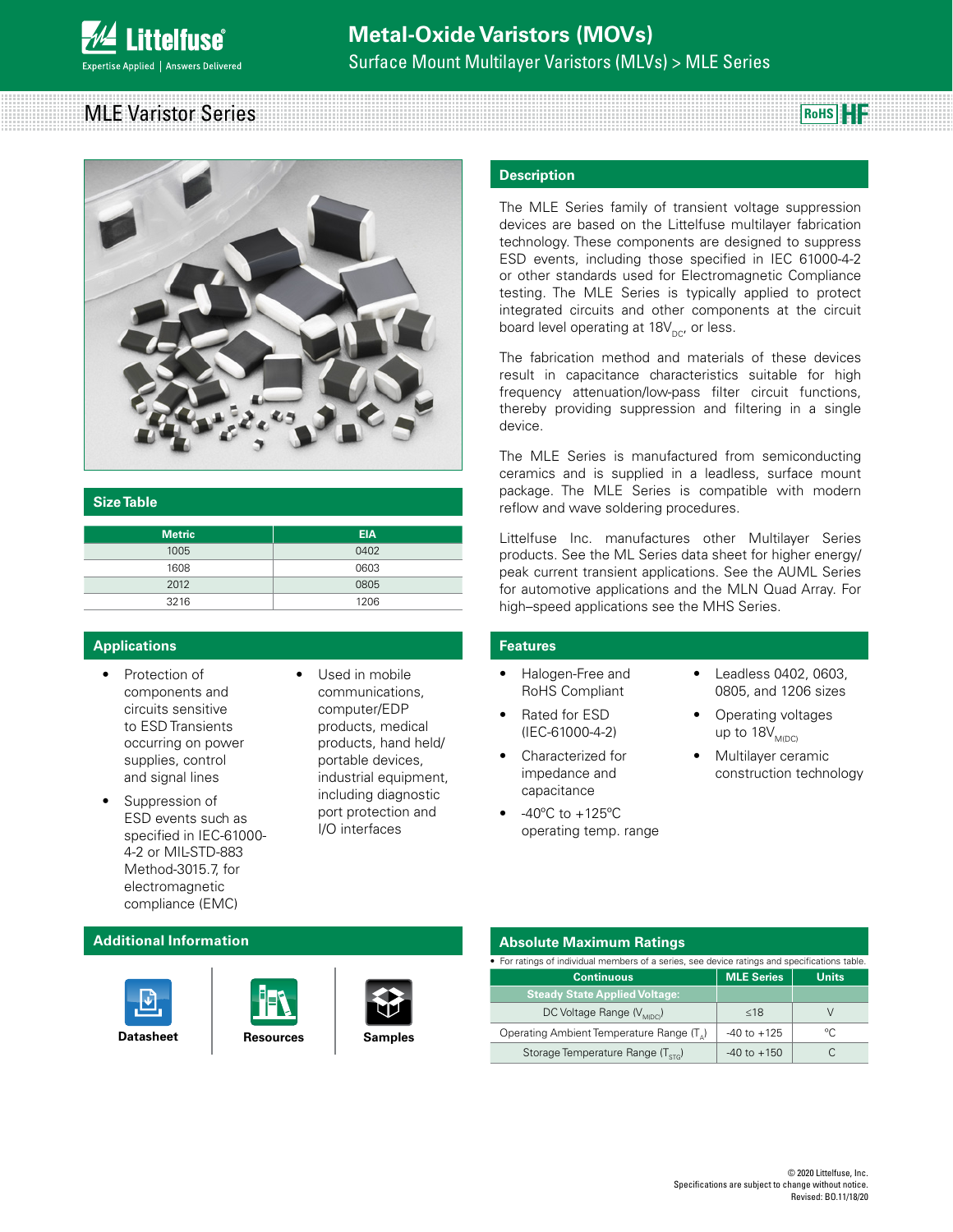# **Device Ratings and Specifications**

|                      |                                                                   | <b>Performance Specifications (25°C)</b>                                |         |                                                                            |                                                        |           |                                                 |  |
|----------------------|-------------------------------------------------------------------|-------------------------------------------------------------------------|---------|----------------------------------------------------------------------------|--------------------------------------------------------|-----------|-------------------------------------------------|--|
| <b>Part Number</b>   | <b>Max Continuous</b><br><b>Working Voltage</b><br>-55°C to 125°C | <b>Nominal</b><br><b>Voltage</b><br>$V_{NOM}$ at<br>1 <sub>m</sub> A DC |         | <b>Maximum Clamping</b><br><b>Voltage at Specified</b><br>Current (8/20us) | <b>Maximum ESD Clamp Voltage</b><br>(Note 2)           |           | <b>Typical</b><br><b>Capacitance</b><br>at 1MHz |  |
|                      | (Note 1)<br>$V_{M(DC)}$                                           |                                                                         |         | $\mathsf{v}_{\scriptscriptstyle \mathsf{c}}$                               | 15kV Air<br><b>8kV Contact</b><br>(Note 3)<br>(Note 4) |           |                                                 |  |
|                      | (V)                                                               | MIN (V)                                                                 | MAX (V) | (V)                                                                        | (V)                                                    | Clamp (V) | (pF)                                            |  |
| V18MLE0402N          | 18                                                                | 22                                                                      | 28      | 50 at 1A                                                                   | < 125                                                  | < 110     | < 55                                            |  |
| V18MLE0402F (Note 8) | 18                                                                | 22                                                                      | 28      | 50 at 1A                                                                   | < 125                                                  | < 110     | < 55                                            |  |
| V18MLE0603N          | 18                                                                | 22                                                                      | 28      | 50 at 1A                                                                   | < 75                                                   | < 110     | < 125                                           |  |
| V18MLE0603F (Note 8) | 18                                                                | 22                                                                      | 28      | 50 at 1A                                                                   | < 75                                                   | < 110     | < 125                                           |  |
| V18MLE0603LN         | 18                                                                | 22                                                                      | 28      | 50 at 1A                                                                   | < 100                                                  | < 140     | < 100                                           |  |
| V18MLE0805N          | 18                                                                | 22                                                                      | 28      | 50 at 1A                                                                   | <70                                                    | < 75      | < 500                                           |  |
| V18MLE0805LN         | 18                                                                | 22                                                                      | 28      | 50 at 1A                                                                   | < 75                                                   | < 135     | < 290                                           |  |
| V18MLE1206N          | 18                                                                | 22                                                                      | 28      | 50 at 1A                                                                   | < 65                                                   | < 65      | < 1700                                          |  |

#### **NOTES:**

**1.** For applications of 18V<sub>DC</sub> or less. Higher voltages available, contact your Littelfuse Sales Representative.<br>**2.** Tested with IEC-61000-4-2 Human Body Model (HBM) discharge test circuit.

**3.** Direct discharge to device terminals (IEC preferred test method).

**4.** Corona discharge through air (represents actual ESD event).

5. Capacitance may be customized, contact your Littelfuse Sales Representative.<br>6. Leakage current ratings are at 18 V<sub>oc</sub> and 25µA maximum.<br>7. The typical capacitance rating is the discrete component test result.

**8.** Items are lead free, and available as "R" packing option only.

## **Peak Current and Energy Derating Curve**

For applications exceeding 125ºC ambient temperature, the peak surge current and energy ratings must be reduced as shown below.



#### **Standby Current at Normalized Varistor Voltage and Temperature Impedance (Z) vs Frequency Typical Characteristic**



**Nominal Voltage Stability to Multiple ESD Impulses (8kV Contact Discharges per IEC 61000-4-2)**



# **PER IEC 61000-4-2)**

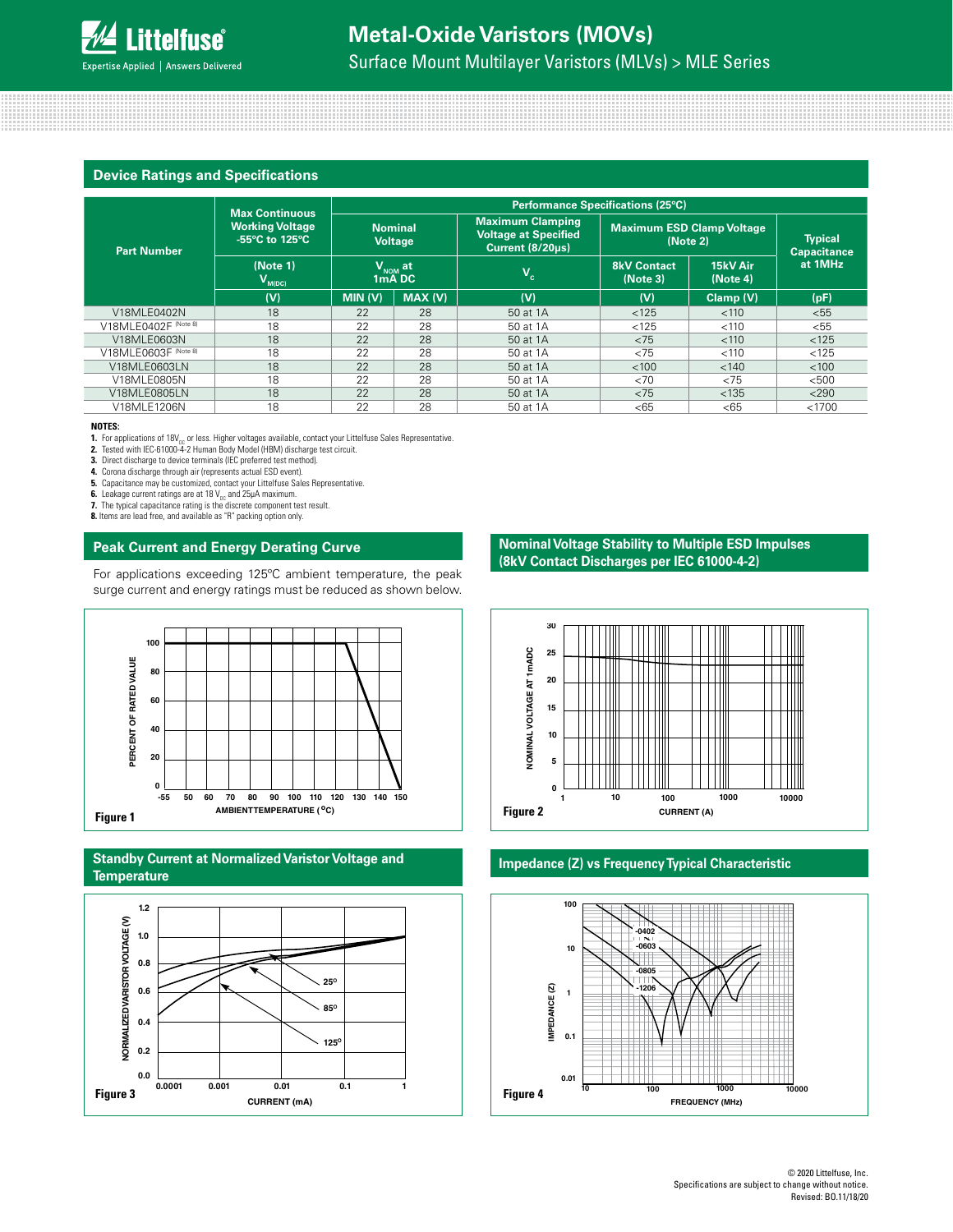#### **Device Characteristics**

At low current levels, the V-I curve of the multilayer transient voltage suppressor approaches a linear (ohmic) relationship and shows a temperature dependent effect. At or below the maximum working voltage, the suppressor is in a high resistance model (approaching 10 ${}^{6}\Omega$  at its maximum rated working voltage). Leakage currents at maximum rated voltage are below 100*µ*A, typically 25*µ*A; for 0402 size below 20*µ*A, typically 5*µ*A.



#### **Speed of Response**

The Multilayer Suppressor is a leadless device. Its response time is not limited by the parasitic lead inductances found in other surface mount packages. The response time of the Z<sub>N</sub>O dielectric material is less than 1ns and the MLE can clamp very fast dV/dT events such as ESD. Additionally, in "real world" applications, the associated circuit wiring is often the greatest factor effecting speed of response. Therefore, transient suppressor placement within a circuit can be considered important in certain instances.



#### **Clamping Voltage Over Temperature (V<sub>c</sub> at 10A)**



#### **Energy Absorption/Peak Current Capability**

Energy dissipated within the MLE is calculated by multiplying the clamping voltage, transient current and transient duration. An important advantage of the multilayer is its interdigitated electrode construction within the mass of dielectric material. This results in excellent current distribution and the peak temperature per energy absorbed is very low. The matrix of semiconducting grains combine to absorb and distribute transient energy (heat) (see Speed of Response). This dramatically reduces peak temperature; thermal stresses and enhances device reliability.

As a measure of the device capability in energy and peak current handling, the V26MLA1206A part was tested with multiple pulses at its peak current rating (3A, 8/20*µ*s). At the end of the test, 10,000 pulses later, the device voltage characteristics are still well within specification.

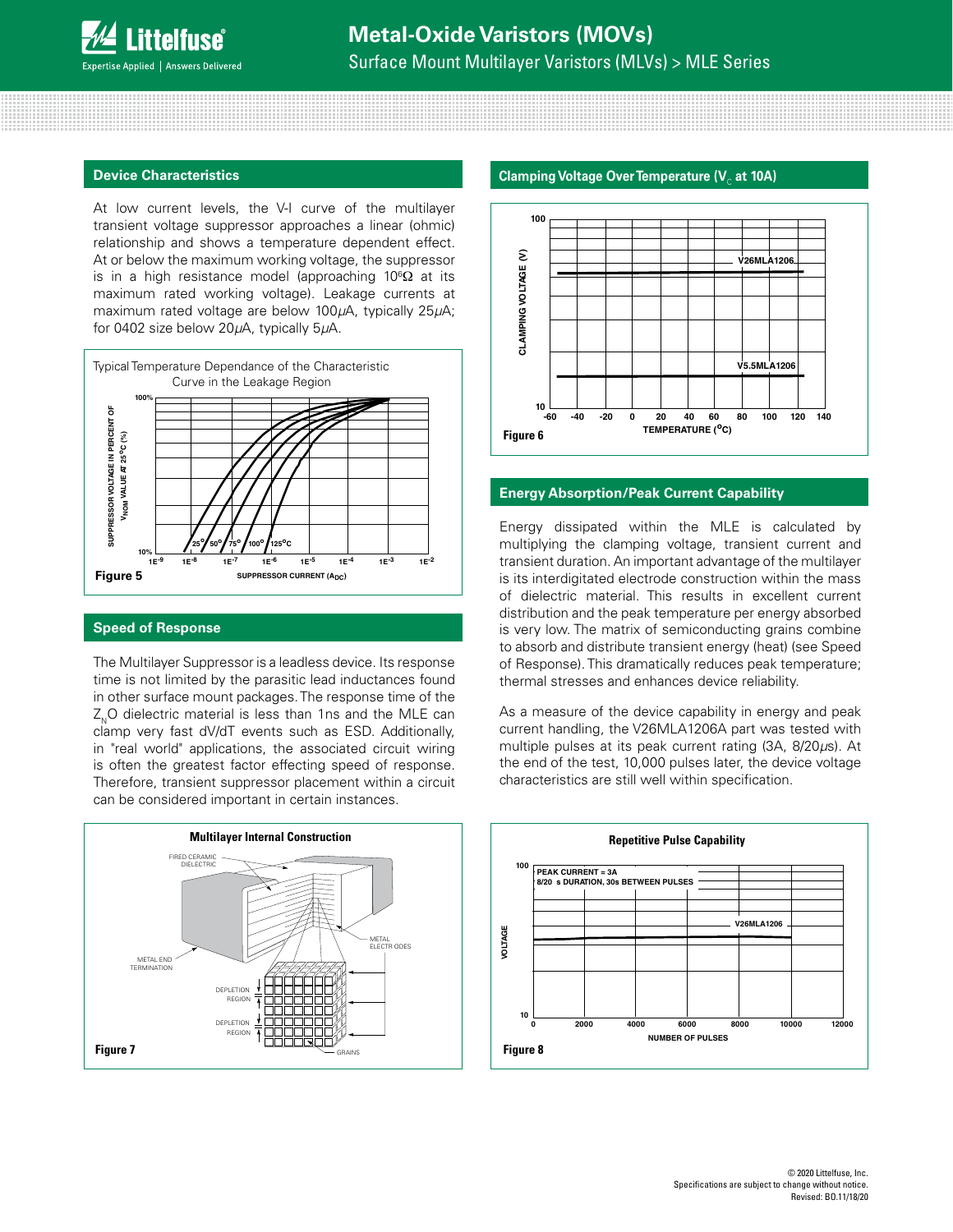#### **Lead (Pb) Soldering Recommendations**

The principal techniques used for the soldering of components in surface mount technology are IR Re-flow and Wave soldering. Typical profiles are shown on the right.

The recommended solder for the MLE suppressor is a 62/36/2 (Sn/Pb/Ag), 60/40 (Sn/Pb) or 63/37 (Sn/Pb). Littelfuse also recommends an RMA solder flux.

Wave soldering is the most strenuous of the processes. To avoid the possibility of generating stresses due to thermal shock, a preheat stage in the soldering process is recommended, and the peak temperature of the solder process should be rigidly controlled.

When using a reflow process, care should be taken to ensure that the MLE chip is not subjected to a thermal gradient steeper than 4 degrees per second; the ideal gradient being 2 degrees per second. During the soldering process, preheating to within 100 degrees of the solder's peak temperature is essential to minimize thermal shock.

Once the soldering process has been completed, it is still necessary to ensure that any further thermal shocks are avoided. One possible cause of thermal shock is hot printed circuit boards being removed from the solder process and subjected to cleaning solvents at room temperature. The boards must be allowed to cool gradually to less than 50ºC before cleaning.

#### **Reflow Solder Profile**



## **5. Wave Solder Profile**



#### **Lead–free (Pb-free) Soldering Recommendations**

Littelfuse offers the Nickel Barrier Termination finish for the optimum Lead–free solder performance.

The preferred solder is 96.5/3.0/0.5 (SnAgCu) with an RMA flux, but there is a wide selection of pastes and fluxes available with which the Nickel Barrier parts should be compatible.

The reflow profile must be constrained by the maximums in the Lead–free Reflow Profile. For Lead–free Wave soldering, the Wave Solder Profile still applies.

Note: the Lead–free paste, flux and profile were used for evaluation purposes by Littelfuse, based upon industry standards and practices. There are multiple choices of all three available, it is advised that the customer explores the optimum combination for their process as processes vary considerably from site to site.

#### $\blacksquare$  Lead–free Re-flow Profile **1999 1999 1999 1999 1999**



**RAMP RATE**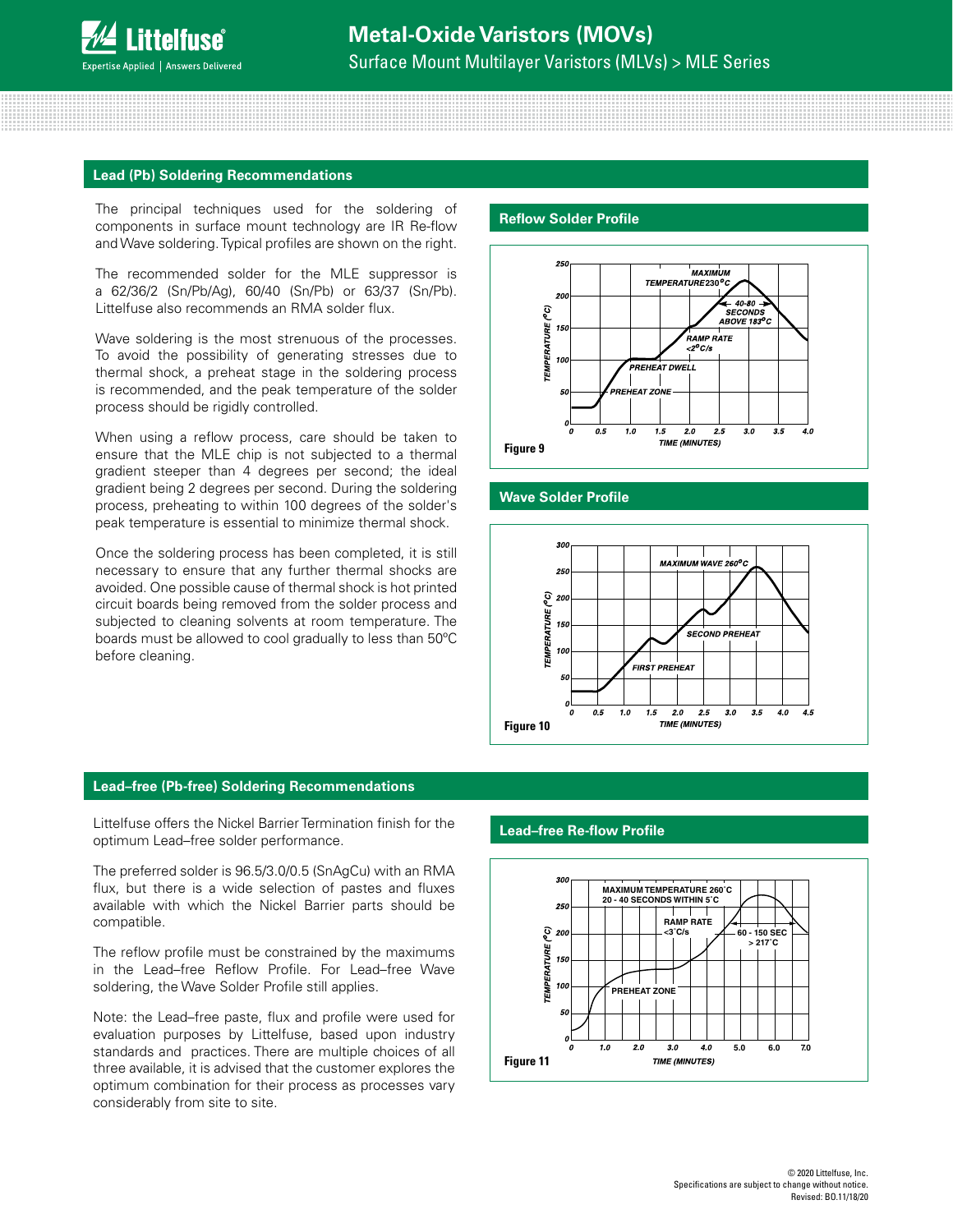

#### **Product Dimensions (mm)**



**Note:** Avoid metal runs in this area, parts are not recommended for use in applications using Silver (Ag)<br>onexy paste epoxy paste.  $\mathsf{c}_i$  use in applications use in applications use in applications using signals using signals using signals using  $\mathsf{c}_i$ 



| <b>Dimension</b> | <b>1206 Size</b>  |                   | <b>0805 Size</b>  |                  | 0603 Size         |                  | 0402 Size         |                   |
|------------------|-------------------|-------------------|-------------------|------------------|-------------------|------------------|-------------------|-------------------|
|                  | <b>IN</b>         | <b>MM</b>         | IN.               | <b>MM</b>        | IN                | <b>MM</b>        | <b>IN</b>         | <b>MM</b>         |
| A                | 0.160             | 4.06              | 0.120             | 3.05             | 0.100             | 2.54             | 0.067             | 1.70              |
| В                | 0.065             | 1.65              | 0.050             | 1.27             | 0.030             | 0.76             | 0.020             | 0.51              |
| C                | 0.040             | 1.02              | 0.040             | 1.02             | 0.035             | 0.89             | 0.024             | 0.61              |
| $D$ (max.)       | 0.071             | 1.80              | 0.043             | 1.10             | 0.040             | 1.00             | 0.024             | 0.60              |
| E.               | $0.02 - 4 + 0.01$ | $0.50 - + 0.25$   | $0.02 - 4 + 0.01$ | $0.50 - + 0.25$  | $0.015 - 40.008$  | $0.4 - 1 + 0.2$  | $0.010 - + 0.006$ | $0.25 - 4 + 0.15$ |
|                  | $0.125 - 40.012$  | $3.20 - 1 + 0.03$ | $0.079 - + 0.008$ | $2.01 - 40.2$    | $0.063 - 40.006$  | $1.6 - 1 + 0.15$ | $0.039 - + 0.004$ | $1.0 -/+0.1$      |
| W                | $0.06 - 40.011$   | $1.60 - 1 + 0.28$ | $0.049 - + 0.008$ | $1.25 - 1 + 0.2$ | $0.032 - + 0.006$ | $0.8 - 4 0.15$   | $0.020 - + 0.004$ | $0.5 - 4 + 0.1$   |

#### **Part Numbering System**



#### **Packaging\***

|                    | <b>Quantity</b>               |                              |                              |                                  |  |  |  |
|--------------------|-------------------------------|------------------------------|------------------------------|----------------------------------|--|--|--|
| <b>Device Size</b> | 13" Inch Reel<br>('T' Option) | 7" Inch Reel<br>('H' Option) | 7" Inch Reel<br>('R' Option) | <b>Bulk Pack</b><br>('A' Option) |  |  |  |
| 1206               | 10,000                        | 2.500                        | N/A                          | 2500                             |  |  |  |
| 0805               | 10,000                        | 2.500                        | N/A                          | 2500                             |  |  |  |
| 0603               | 10,000                        | 2,500                        | 4,000                        | 2500                             |  |  |  |
| 0402               | N/A                           | N/A                          | 10,000                       | N/A                              |  |  |  |

\*(Packaging) It is recommended that parts be kept in the sealed bag provided and that parts be used as soon as possible when removed from bags.